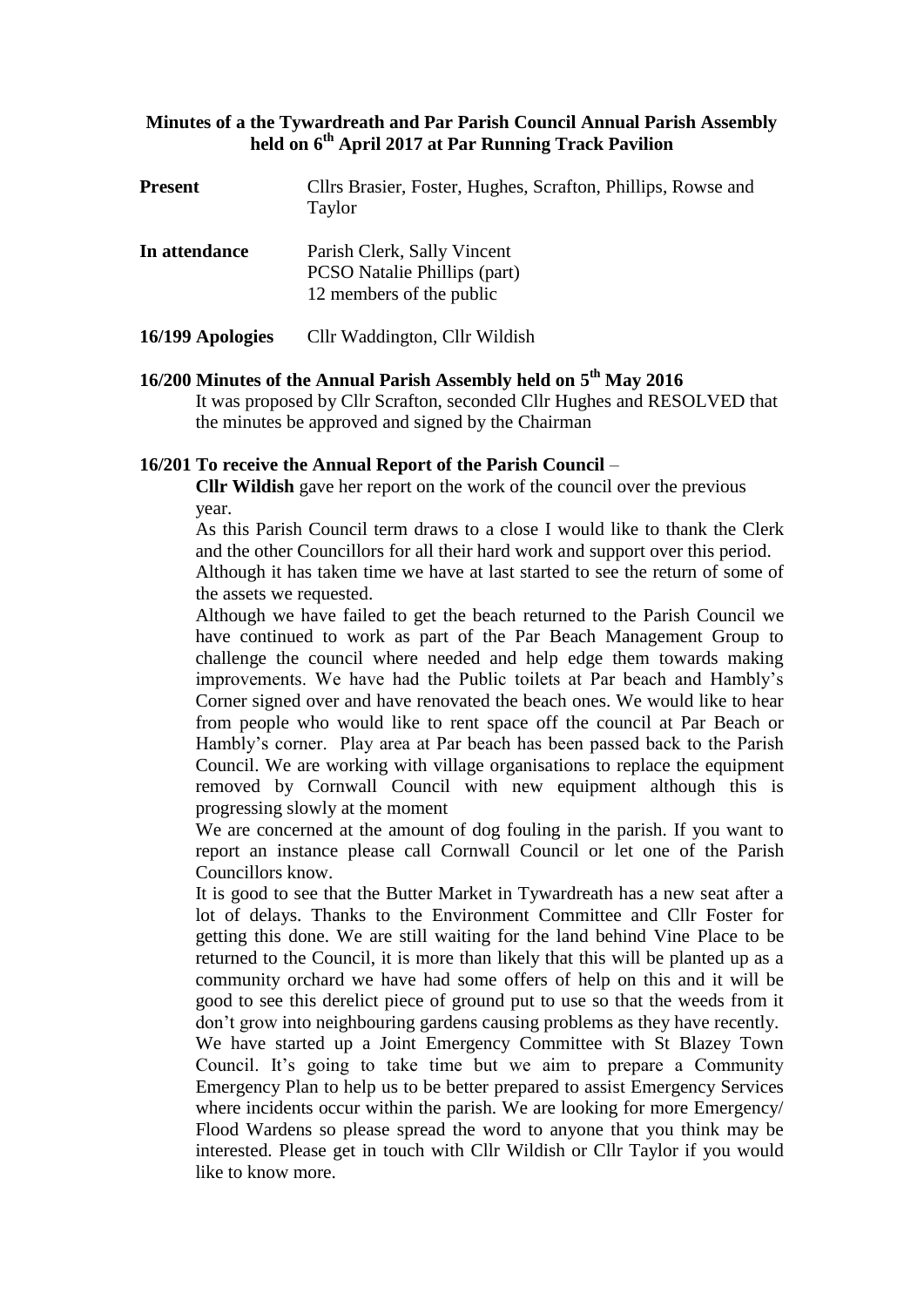At long last the Allotments have been returned to Council control thanks to hard work from Cllr Phillips and the Clerk. Existing tenants at Wood Lane, Poldrea and Glenview have got new contracts and the new Allotments at Lower Poldrea are ready for use. There are still a few spare so more people can apply to clerk if interested.

# **16/202 To receive the Annual Police Report**

**PCSO Rebecca Harris** gave the annual report

There had been 106 recorded crimes during the year: 20 x violence with injury,  $17 \times$  violence with injury,  $4 \times$  rape,  $1 \times$  other sexual offences,  $4 \times$ robbery, 2 x burglary dwelling, 8 x burglary non dwelling, 8 x vehicle offences, 9 x shoplifting, 10 x other theft, 12 x criminal damage, 4 x public order offences, 1 x possession of weapons, 6 x possession of drugs and 302 incidents recorded.

Crime figures for the year have increased by 27%., the biggest increase being in shoplifting crimes. Many of these crimes are being investigated at the moment as it seems Par and St Blazey have been targeted by offenders coming from St Austell over the past few months. Apart from this noticeable increase, the other crime categories have not increased too much. Logs/calls to the Police have decreased by just over

20% compared to the same period for the previous year.

The Police team covering St Blazey has changed slightly, Sgt Dowlen has been replaced by PC Hamley who is the neighbourhood Sergeant covering St Austell, St Blazey and all the surrounding areas. PC Andrew Barnicoat remains as Neighbourhood Beat Manager for Par and St Blazey as well as Fowey and Lostwithiel. PCSO Jamie Ward now covers Lostwithiel due to PCSO Merrikin being on maternity leave. PCSO Rebecca Harris still covers Par, Tywardreath and St Blazey. We also have three dedicated Par, St Blazey, Fowey and Lostwithiel response officers who when they have the opportunity dedicate time to being on the patch. The biggest change has been a move into our Police Office which is part of the St Blazey Community Rooms. This happened last August after St Blaise Town Council bought the building. We are very pleased to still be able to operate from patch instead of having to be based in St Austell.

Local police are still actively involved in the Par and St Blazey Pub watch scheme which holds regular meetings throughout the year. We also work with PL24 Community Association and produce a report in the newsletter they distribute around Par and St Blazey.

Our St Blazey Police Facebook page is gaining popularity. It contains important appeals for information on recent crime, news from the local police team, local events and meeting dates. We also have a St Blazey and Par Police Website at [www.devon-cornwall.police.uk](http://www.devon-cornwall.police.uk/) containing similar information together with access to local crime statistics and priorities.

# **16/203 To receive the Financial Report**

**Cllr Phillips** gave the annual financial report

The Par Beach toilets are up and running and, after early teething problems, are being properly serviced. Approval for change of use of the vacant space is being sought to enable it to be a source of income to cover or, at least, reduce the shortfall between income and expenditure. It is hoped that the Hamley's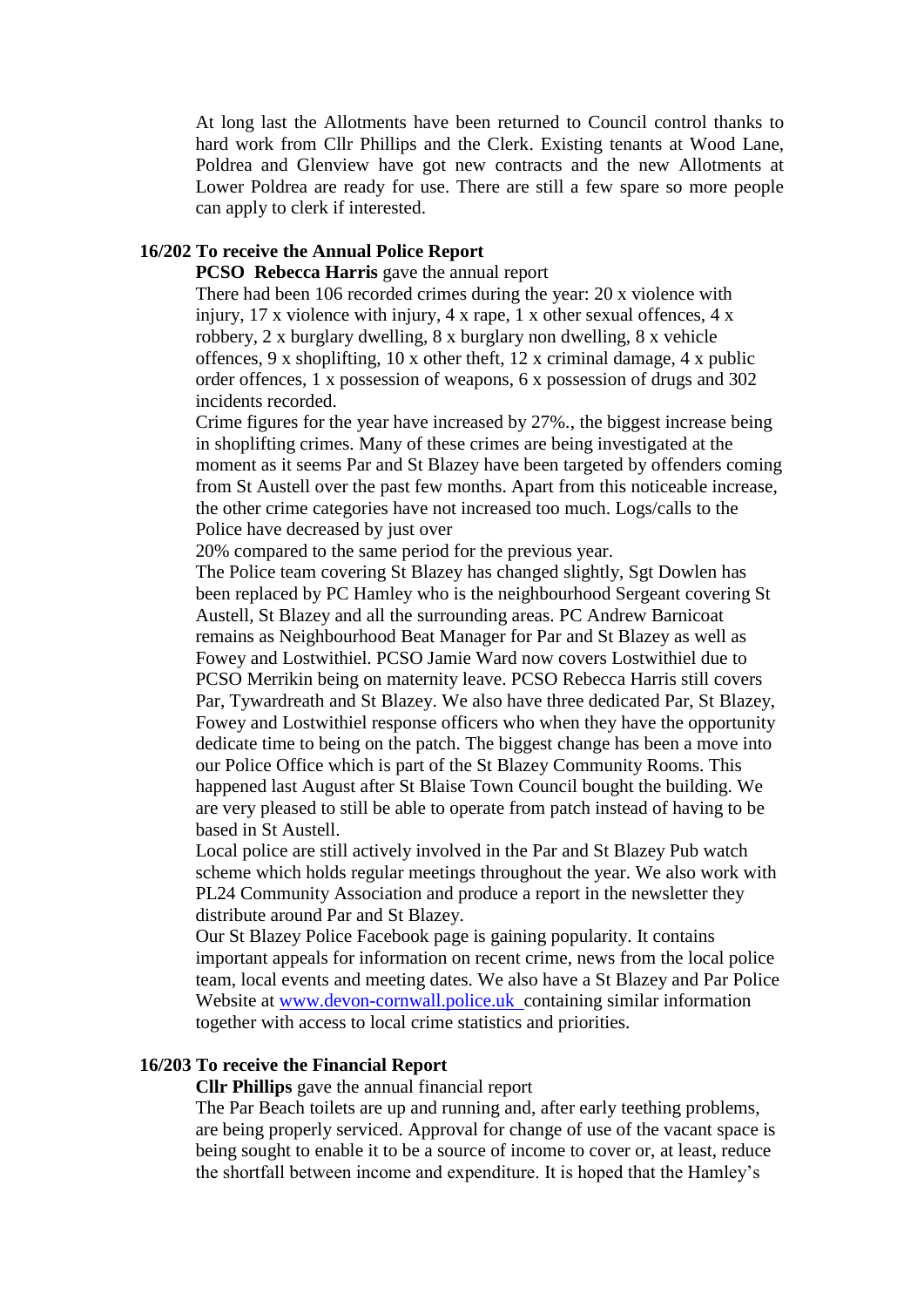Corner site will also provide an income. Currently it incurs business rates and water and electricity standing charges.

While acquisition of the allotments incurred significant expenditure in legal fees, they are proving to be a very welcome and, therefore, valuable asset for the parish. The Lower Poldrea allotment site has been cleared, fenced and gated and provides 10 plots of which 4 have been taken up. The record of tenants we inherited from Cornwall Council contained inaccuracies and the waiting list was also error strewn. We have 9 vacant plots but hopefully sufficient local applicants can be found.

We agreed an increase of 4% (£1609) in the Precept, which added about £1 a year for each Band D property. It was necessary to budget £6567 for the cost of the Parish Council election in May.

As always there is the unknown cost of future devolution commitments hanging over us but we shall continue to balance the benefits against the impact in our decisions on acquisition.

My committee has continued to provide invaluable guidance and support and the Parish Clerk, Sally Vincent has kept the books peerlessly so I think the Parish can have continue to have confidence in our financial stability going forward.

#### **16/204 To receive the Annual Report of the Environment Committee Cllr Foster** gave her annual report

This past year we have trimmed all our parish footpaths, also the County have repaired the path through the marsh from Treesmill Bridge to St Andrews Road Bridge.

We established that no-one owns the area outside the Buttermarket and have assumed ownership and repaired the large seat around the tree. Our volunteers have worked with us to maintain and plant the area; they have provided plants and bulbs for the planters and raised beds as well as their labour. This is much appreciated

Our two other volunteers who care for the Well Street Wells have continued to care for and plant bulbs and plants and never fail to give us a lovely year round display.

We must thank David Hughes for getting all the weeds and saplings cleared from the foot of the wall in Mount Bennett Road.

The Allotment Society have given us much help, support and advice while the Parish Council worked on taking over the allotments and getting the Poldrea plots in good condition. All this has been achieved this past year. We thank Dave George for attending our meetings representing the allotment holders.

We are continuing with our plan for the community orchard on the overgrown land behind Vine Place.

We would like to congratulate the Church and the Living Churchyard Friends on their hard work and perseverance in getting this project back on course. We shall see many more wild flowers, birds, bee's and butterflies (to name but a few flora and fauna) there in the future.

#### **16/205 To receive the Annual Report of the Planning Committee**

**Cllr Phillips** gave the annual report

This year not a month has gone by without a meeting and we have considered 46 applications of which 31 were unopposed, 3 were supported  $\&$  12 were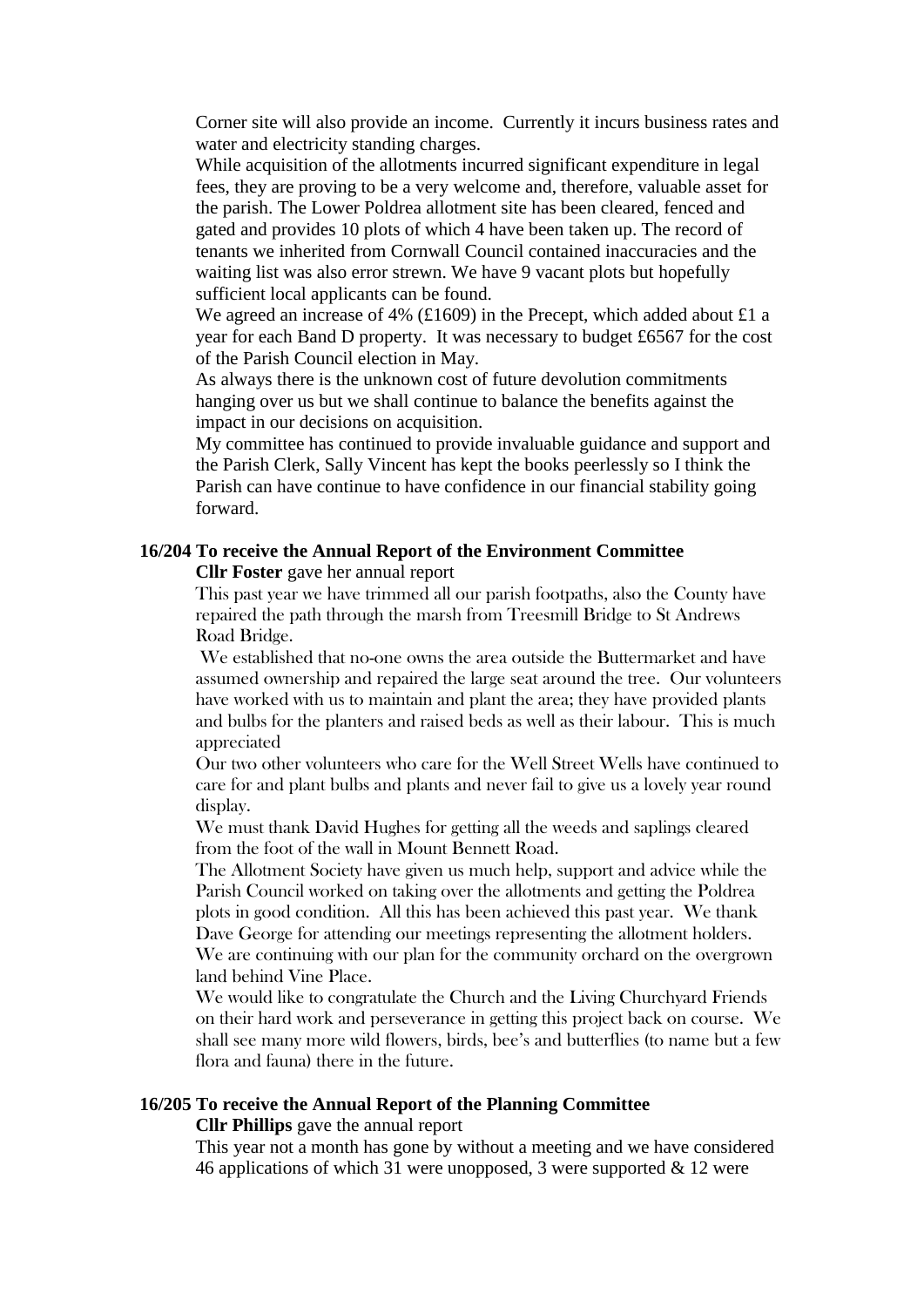opposed. Most of the applications to which we objected were approved, at least one was withdrawn but that for 10 age-restricted dwellings at Elmsleigh Care Home, which went to appeal, was refused by the Inspector.

We agreed to join the Pre Application Agreement Scheme which should encourage applicants particularly of complex or contentious schemes to approach us first and we shall be privy to any non-confidential advice offered by the planning officers. Where necessary public engagement will be arranged and any reasonable costs will be met by the applicant. However, there is still a strong need to have a formally approved Neighbourhood Plan in place to boost local control over development in our area.

Following the introduction of paperless planning, we have purchased a portable WiBE broadband unit, which will enable us to connect to the Internet wherever we hold our meetings.

As always, I am most grateful for the efforts and support of my committee in our efforts to ensure where possible that any development is beneficial and does not spoil our area.

# **16/206 To receive the Annual Report of the Cornwall Councillors**

## **Cllr Hughes** gave his annual report

The past year has been difficult for Cornwall Council as the effect of Central Government funding cuts is starting to affect "frontline" services such as road maintenance, libraries and social services. Increasingly we are seeing services which we have taken for granted being cut back or removed completely. Overall, whilst it is easy to pick on details, I believe that the Council has not done a bad job of reducing the impact on the public, not a little, thanks to the dedication and hard work of our Council staff. Unfortunately, unless the Government has an unexpected change of heart, we can only expect things to get worse in coming years. We have been told to expect further cuts of about one third in funding in the next three years.

For me, the greatest achievement of the past year has been getting the Cornwall Local Plan approved by the Inspector and adopted. Those of us on the Planning Policy Committee and our officers spent many hours working on the plan to ensure that it complied with the many essential criteria laid down by the Government, having to accept a higher level of new-builds and lower levels of affordable housing than many of us would have wished. Unfortunately, the Inspector made it clear that, without accepting the alterations, there was no way that the Plan would be accepted. Without a Local Plan in place the National Planning Framework would be the basis for decision making, giving virtually carte-blanche to developers. The harsh reality is that we have to abide by government policy and, however much we "huff and puff" and sign petitions, until we have a national government which is prepared to devolve real power to local authorities and listen to local concerns, there is no chance of this changing.

However, the new Local Plan does give Cornwall far more power than we have previously had to oppose developments which do not comply with its policies. In the three months that it has been in effect we have seen far more refusals of applications and our success rate on appeals has improved from 60% to 80%. Even more significantly, because Neighbourhood Plans are an integral part of the policy, Inspectors are now prepared to give significant weight to them in their decisions.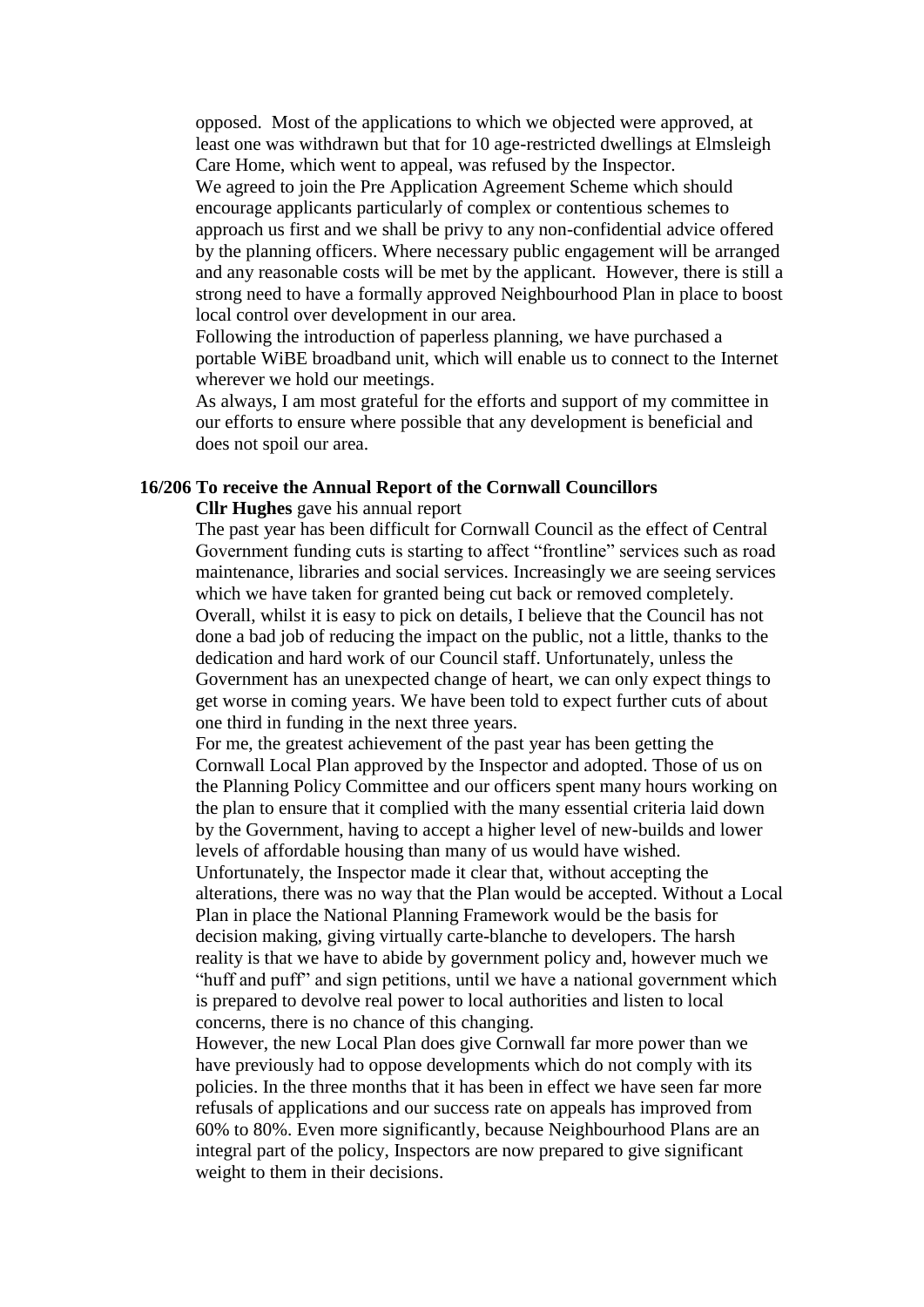After a slow start, I am pleased to report that the Tywardreath and Par Neighbourhood Plan is starting to make real progress and I would urge all local residents, of all ages, to play an active part in its development. This is your opportunity to help shape the way our community develops over the next 20 years. We cannot "ban" any future development but we can influence where development should take place and shape the nature of that development in terms of scale, design, housing mix etc.

With my fellow Cornwall Councillors I have been involved in the STARR Project. This £30 million pound project seeks to control river-flows in the whole catchment of the Par and Tregrehan Rivers to reduce the risk of serious flooding to no worse than an average of once in 50 years. Apart from reducing the threat to roads and homes in the low-lying parts of Par & St Blazey it should also make additional areas of land available for economic development, bringing much needed employment. At a parochial level, it should significantly reduce flooding in St Andrew's Road and at Brook's Corner and should bring more security to the residents of Par Green & Moreland Rd.

Working with Cllr Scrafton, I have persuaded Cornwall Council to freeze carpark charges at Par Beach and have secured an undertaking that an improved maintenance regime will be introduced on the car-park to reduce the incidence and duration of potholes. We have also manged to negotiate the transfer of the Par Beach Toilets to the PC, securing this essential facility for locals and visitors alike.

Following the disaster of the summer before last, I have worked with concerned local residents to set up "Friends of Tywardreath Churchyard" to work with Cornwall Council and the PCC to manage the lower part of the ground as a "living churchyard", encouraging biodiversity and its value as a public open space without detracting from the tranquillity of the setting. Part of this scheme will involve maintenance of a circular walk through the area with discrete "interpretation" notices. I would urge everyone to recognise that dogs are currently excluded from the churchyard and that this will be increasingly important if we are to encourage diversity of fauna. The problem of anti-social parking around the school is of huge concern to many local residents, not just here but across Cornwall. As a result of a Motion to Council to which I was a signatory, a study is under way into how the situation might be improved. An early finding was that much of the signage was not legally enforceable and measures are in hand to rectify this. Another part of the problem is that, as a response to Government cuts, the number of Enforcement officers had been reduced. To deal with this specific problem it has been agreed that more officers will be recruited. However, the reality is that the only way in which the situation will improve is if individuals act in a more responsible, less antisocial manner. Peer pressure can make a big difference in this. Rather than say "someone should do something about this", groups of parents/carers could approach "offenders" politely pointing out the danger and nuisance which is being caused. Undoubtedly some of those approached will respond rudely but, a bit like smoking or drink-driving, little by little the message will get through.

I am pleased to report that the Par Bay Big Local, Cornubia Hall and St Blazey Roundhouse Projects, of which I am a trustee, are all working well although progress can be frustratingly slow. The same cannot be said of Cllr Scrafton's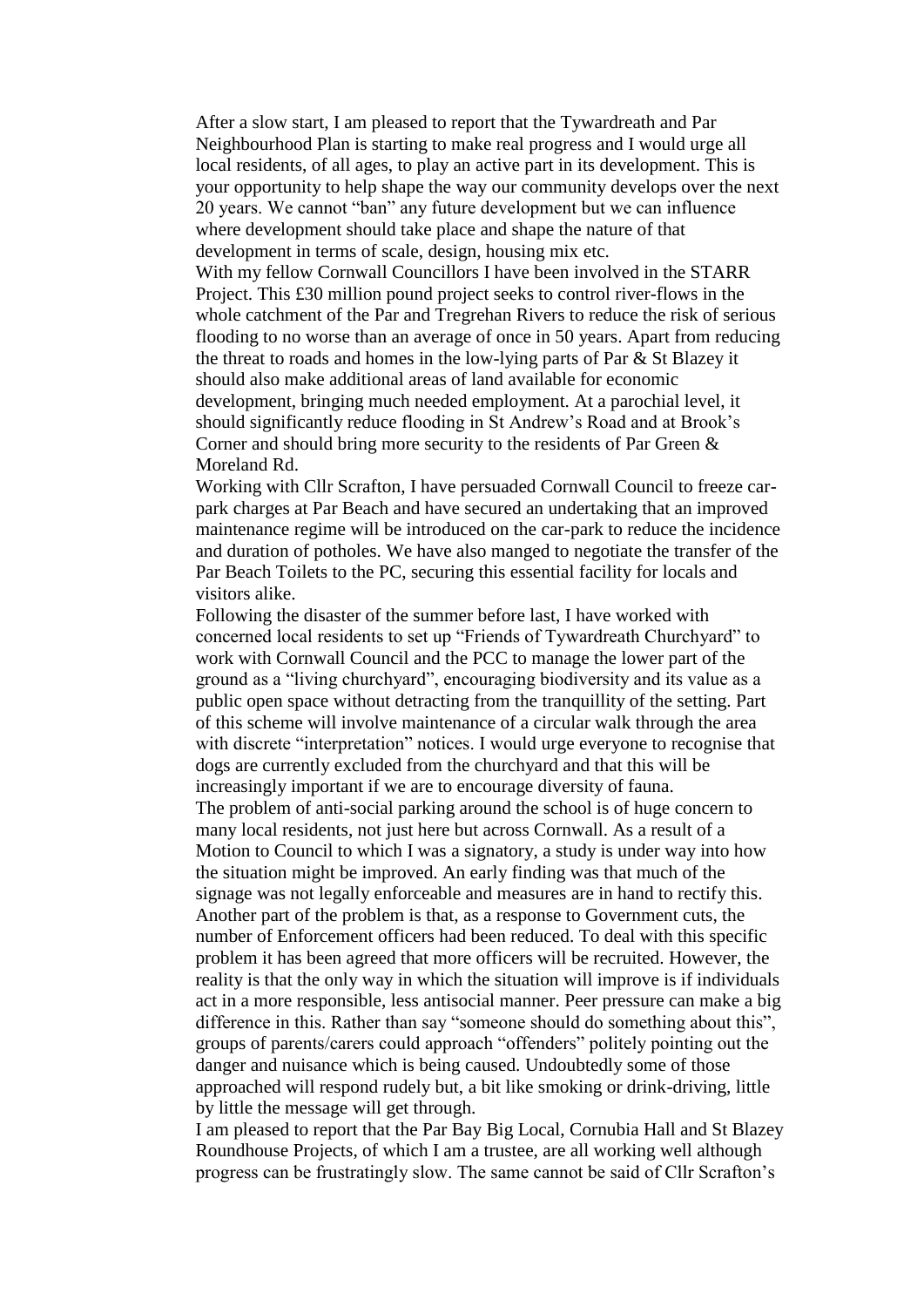project to bring control of Par Running Track back to the local community and establish a top-quality skate-park, in which I have played a minor part. This is now well under way, with visible effects.

We are very fortunate to live in a place with a strong sense of identity and community with many unsung heroes and heroines who work selflessly and often unseen to keep it vibrant. It has been my privilege to serve the community over the past 15 years as a councillor of one sort or another and I thank all those who have helped me. If re-elected, I make only one promise: to do my best and do my duty.

### **Cllr Scrafton** gave his annual report

A major preoccupation throughout the past year has been the future of Par running track. I am delighted that arrangements are now in hand for it to be transferred into the hands of the local community. The group of volunteers with whom I am working are in the process of establishing a legal entity, which will enable us to apply for grants etc. I expect this immediate work to be completed soon, so that we can proceed with further consultation with our community about precisely what we might all wish to see achieved. I should stress that at the top of our agenda is the project for a new skateboard facility, and background work is well underway on this.

In the meantime, as you will have seen work is underway on the resurfacing of the track. I was glad to have been able to convince Cornwall Council that this £250,000 project must go ahead before the track could be taken over by the community.

Another regular concern has been planning. A number of applications in our parish and on its outskirts have proved contentious in one way or another. Some of them have not been resolved in the way I might have liked. One issue that seems to me to be very unfair is the way in which a Planning Inspector from outside Cornwall has the authority to overrule the decisions made by our own, democratically-elected, planning committees. I hope soon to bring forward realistic proposals for a change in the planning rules that would restrict this practice.

As a result of concerns expressed over traffic speeds, I have arranged for monitoring to be undertaken at some sites in our parish. I will naturally share the results of this monitoring when these are available.

It will have been noted that charges for parking at Par Beach have been held constant for the second year in a row. I am also pleased that David Hughes and I have been able to convince Cornwall Council to re-grade the main car park twice a year, instead of just once. The inspection and repair regime for the road along the beach is also being improved. I was glad to see work being done on the car park yesterday and today.

There are numerous other things I could report on here, if time allowed but I am happy to give a more comprehensive report after the meeting to anyone who would like me to.

## **Cllr Taylor** gave his annual report

The landslip that closed the road at Kilhallon took some ten months to complete the restoration, much longer than I would have liked. They have done a good job that will last for many years but I worry there may be other failures on so far unaffected sections of the road.